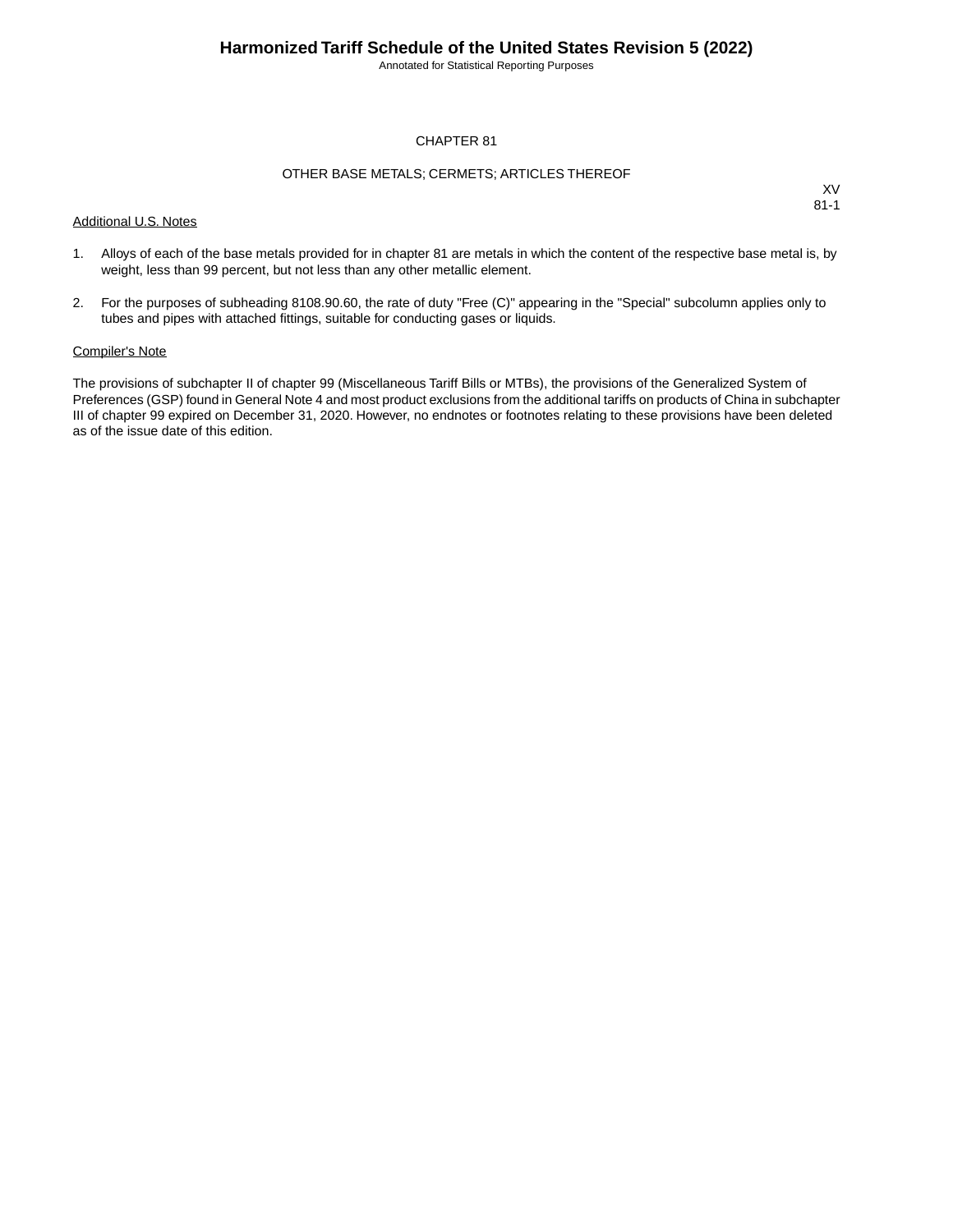Annotated for Statistical Reporting Purposes

| Heading/                 | Stat.       |                                                                                                                | Unit           | Rates of Duty |                                                                                   |                |
|--------------------------|-------------|----------------------------------------------------------------------------------------------------------------|----------------|---------------|-----------------------------------------------------------------------------------|----------------|
| Subheading               | Suf-<br>fix | Article Description                                                                                            | of<br>Quantity | General       | $\mathbf{1}$<br>Special                                                           | $\overline{2}$ |
| 8101                     |             | Tungsten (wolfram) and articles thereof, including waste and                                                   |                |               |                                                                                   |                |
| 8101.10.00 00            |             | scrap:                                                                                                         | kg 7%<br>W kg  |               | Free (A+, AU, BH,<br>CL, CO, D, E, IL,<br>JO, KR, MA, OM,<br>P, PA, PE, S, SG)    | 58%            |
| 8101.94.00 00            |             | Other:<br>Unwrought tungsten, including bars and rods obtained                                                 |                |               | Free (A+, AU, BH,<br>CL, CO, D, E, IL,<br>JO, KR, MA, OM,<br>P, PA, PE, S, SG)    | 60%            |
| 8101.96.00 00            |             |                                                                                                                |                |               | Free (A+, AU, BH,<br>CL, CO, D, E, IL,<br>JO, KR, MA, OM,<br>P, PA, PE, S, SG)    | 60%            |
| 8101.97.00 00            |             |                                                                                                                | W kg           |               | Free (A*, AU, BH,<br>CL, CO, D, E, IL,<br>JO, KR, MA, OM,<br>P, PA, PE, S, SG)    | 50%            |
| 8101.99<br>8101.99.10 00 |             | Other:<br>Bars and rods, other than those obtained simply<br>by sintering, profiles, plates, sheets, strip and |                |               | Free (A+, AU, BH,                                                                 | 60%            |
|                          |             |                                                                                                                |                |               | CL, CO, D, E, IL,<br>JO, KR, MA, OM,<br>P, PA, PE, S, SG)                         |                |
| 8101.99.80 00            |             |                                                                                                                |                |               | Free (A, AU, BH, CL, 45%<br>CO, D, E, IL, JO,<br>KR, MA, OM, P,<br>PA, PE, S, SG) |                |
|                          |             |                                                                                                                |                |               |                                                                                   |                |
|                          |             |                                                                                                                |                |               |                                                                                   |                |
|                          |             |                                                                                                                |                |               |                                                                                   |                |
|                          |             |                                                                                                                |                |               |                                                                                   |                |
|                          |             |                                                                                                                |                |               |                                                                                   |                |
|                          |             |                                                                                                                |                |               |                                                                                   |                |
|                          |             |                                                                                                                |                |               |                                                                                   |                |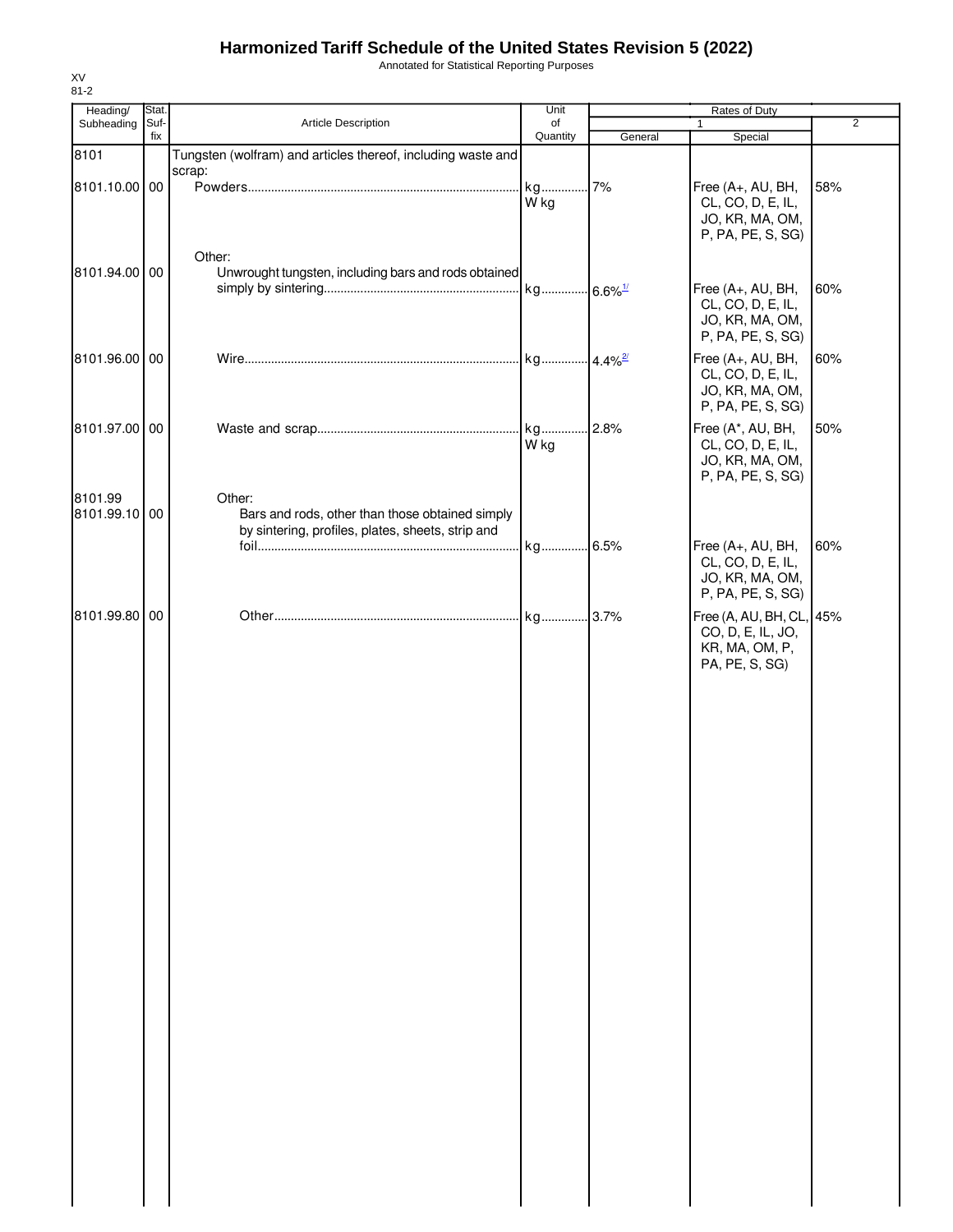Annotated for Statistical Reporting Purposes

| Heading/              | <b>Stat</b> |                                                                                                                   | Unit           |                                              | Rates of Duty                                                                     |                                                  |
|-----------------------|-------------|-------------------------------------------------------------------------------------------------------------------|----------------|----------------------------------------------|-----------------------------------------------------------------------------------|--------------------------------------------------|
| Subheading            | Suf-<br>fix | Article Description                                                                                               | of<br>Quantity | General                                      | $\mathbf{1}$<br>Special                                                           | $\overline{2}$                                   |
| 8102<br>8102.10.00 00 |             | Molybdenum and articles thereof, including waste and scrap:                                                       | kg<br>Mo kg    | 9.1¢/kg on<br>molybdenum<br>content $+1.2%$  | Free (A+, AU, BH,<br>CL, CO, D, E, IL,<br>JO, KR, MA, OM,<br>P, PA, PE, S, SG)    | \$1.10/kg on<br>molybdenum<br>$content +$<br>15% |
| 8102.94.00 00         |             | Other:<br>Unwrought molybdenum, including bars and rods                                                           | kg<br>Mo kg    | 13.9¢/kg on<br>molybdenum<br>content $+1.9%$ | Free (A+, AU, BH,<br>CL, CO, D, E, IL,<br>JO, KR, MA, OM,<br>P, PA, PE, S, SG)    | \$1.10/kg on<br>molybdenum<br>$content +$<br>15% |
| 8102.95               |             | Bars and rods, other than those obtained simply by                                                                |                |                                              |                                                                                   |                                                  |
| 8102.95.30 00         |             | sintering, profiles, plates, sheets, strip and foil:                                                              |                |                                              | Free (A, AU, BH, CL, 60%<br>CO, D, E, IL, JO,<br>KR, MA, OM, P,<br>PA, PE, S, SG) |                                                  |
| 8102.95.60 00         |             |                                                                                                                   |                |                                              | Free (A, AU, BH, CL, 60%<br>CO, D, E, IL, JO,<br>KR, MA, OM, P,<br>PA, PE, S, SG) |                                                  |
| 8102.96.00 00         |             |                                                                                                                   |                |                                              | Free (A, AU, BH, CL, 60%<br>CO, D, E, IL, JO,<br>KR, MA, OM, P,<br>PA, PE, S, SG) |                                                  |
| 8102.97.00 00         |             |                                                                                                                   | Mo kg          |                                              |                                                                                   | Free                                             |
| 8102.99.00 00         |             |                                                                                                                   |                |                                              | Free (A, AU, BH, CL, 45%<br>CO, D, E, IL, JO,<br>KR, MA, OM, P,<br>PA, PE, S, SG) |                                                  |
| 8103<br>8103.20.00    |             | Tantalum and articles thereof, including waste and scrap:<br>Unwrought tantalum, including bars and rods obtained |                | 2.5%                                         | Free (A, AU, BH, CL, 25%<br>CO, D, E, IL, JO,<br>KR, MA, OM, P,                   |                                                  |
|                       | 30          |                                                                                                                   |                |                                              | PA, PE, S, SG)                                                                    |                                                  |
|                       | 90          |                                                                                                                   |                |                                              |                                                                                   |                                                  |
| 8103.30.00 00         |             |                                                                                                                   |                |                                              |                                                                                   | Free                                             |
| 8103.91.00 00         |             | Other:                                                                                                            |                |                                              | Free (A, AU, BH, CL, 45%<br>CO, D, E, IL, JO,<br>KR, MA, OM, P,<br>PA, PE, S, SG) |                                                  |
| 8103.99.00 00         |             |                                                                                                                   |                | 14.4%                                        | Free (A, AU, BH, CL, 45%<br>CO, D, E, IL, JO,<br>KR, MA, OM, P,<br>PA, PE, S, SG) |                                                  |
|                       |             |                                                                                                                   |                |                                              |                                                                                   |                                                  |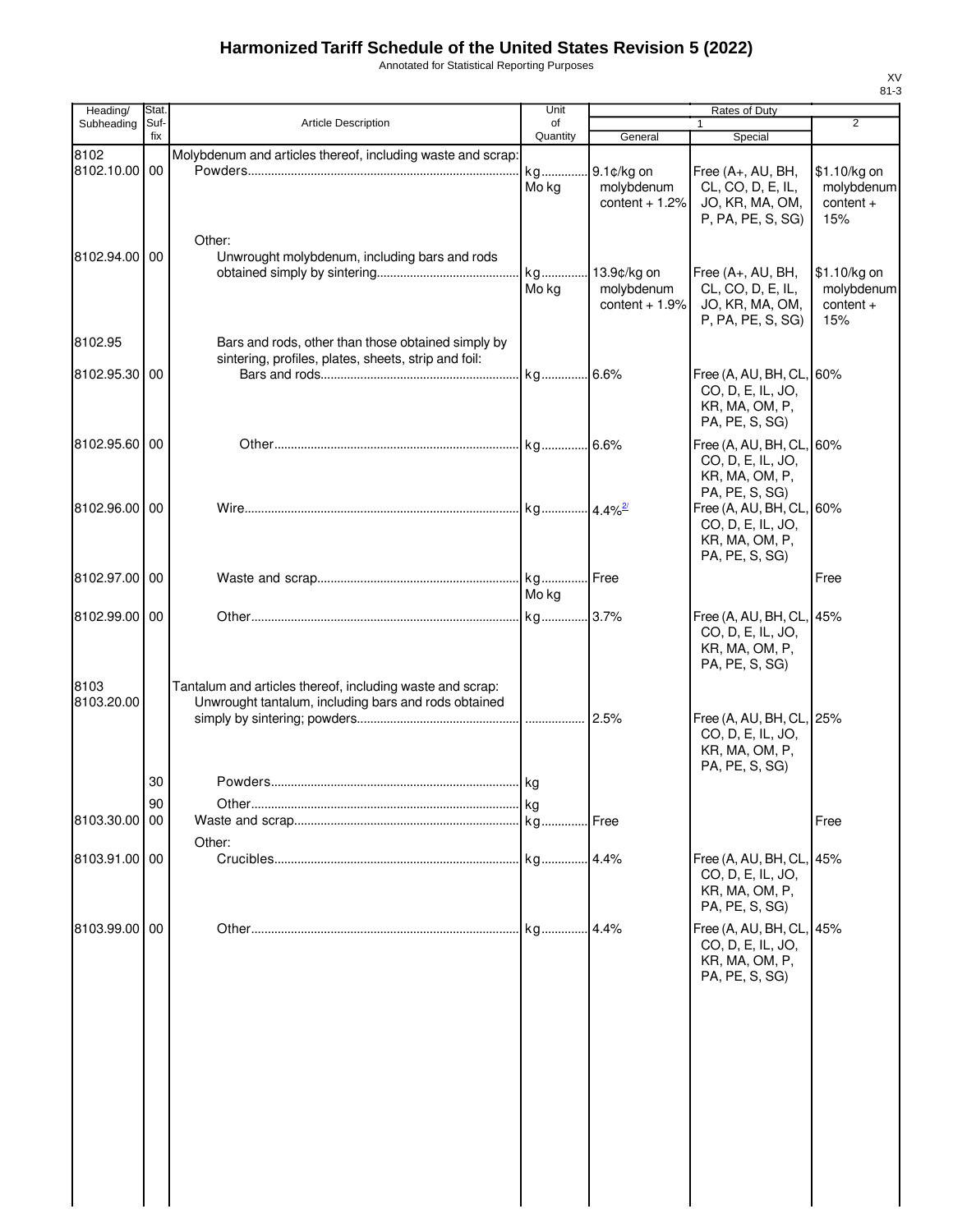Annotated for Statistical Reporting Purposes

| Heading/              | Stat.       |                                                                                                               | Unit                  |                       | Rates of Duty                             |             |
|-----------------------|-------------|---------------------------------------------------------------------------------------------------------------|-----------------------|-----------------------|-------------------------------------------|-------------|
| Subheading            | Suf-<br>fix | <b>Article Description</b>                                                                                    | of<br>Quantity        | General               | $\mathbf{1}$<br>Special                   | 2           |
| 8104                  |             | Magnesium and articles thereof, including waste and scrap:                                                    |                       |                       |                                           |             |
|                       |             | Unwrought magnesium:                                                                                          |                       |                       |                                           |             |
| 8104.11.00 00         |             | Containing at least 99.8 percent by weight of                                                                 |                       |                       |                                           |             |
|                       |             |                                                                                                               |                       |                       | Free (A, AU, BH, CL,<br>CO, D, E, IL, JO, | 100%        |
|                       |             |                                                                                                               |                       |                       | KR, MA, OM, P,                            |             |
|                       |             |                                                                                                               |                       |                       | PA, PE, S, SG)                            |             |
| 8104.19.00 00         |             |                                                                                                               |                       |                       | Free (A+, AU, BH,                         | 60.5%       |
|                       |             |                                                                                                               | Mg kg                 |                       | CL, CO, D, E, IL,                         |             |
|                       |             |                                                                                                               |                       |                       | JO, KR, MA, OM,<br>P, PA, PE, S, SG)      |             |
| 8104.20.00 00         |             |                                                                                                               |                       |                       |                                           | Free        |
| 8104.30.00 00         |             | Raspings, turnings and granules, graded according to size;                                                    |                       |                       |                                           |             |
|                       |             |                                                                                                               | kg 4.4% <sup>2/</sup> |                       | Free (A, AU, BH, CL, 60.5%                |             |
|                       |             |                                                                                                               | Mg kg                 |                       | CO, D, E, IL, JO,                         |             |
|                       |             |                                                                                                               |                       |                       | KR, MA, OM, P,<br>PA, PE, S, SG)          |             |
| 8104.90.00 00         |             |                                                                                                               | kg                    | 14.8¢/kg on           | Free (A, AU, B, BH,                       | 88¢/kg on   |
|                       |             |                                                                                                               | Mg kg                 | magnesium             | CL, CO, D, E, IL,                         | magnesium   |
|                       |             |                                                                                                               |                       | $content +$           | JO, KR, MA, OM,                           | $content +$ |
|                       |             |                                                                                                               |                       | $3.5\%$ <sup>2/</sup> | P, PA, PE, S, SG)                         | 20%         |
| 8105                  |             | Cobalt mattes and other intermediate products of cobalt                                                       |                       |                       |                                           |             |
|                       |             | metallurgy; cobalt and articles thereof, including waste and                                                  |                       |                       |                                           |             |
| 8105.20               |             | scrap:<br>Cobalt mattes and other intermediate products of cobalt                                             |                       |                       |                                           |             |
|                       |             | metallurgy; unwrought cobalt; powders:                                                                        |                       |                       |                                           |             |
|                       |             | Unwrought cobalt:                                                                                             |                       |                       |                                           |             |
| 8105.20.30 00         |             |                                                                                                               |                       |                       | Free (A+, AU, BH,                         | 45%         |
|                       |             |                                                                                                               |                       |                       | CL, CO, D, E, IL,<br>JO, KR, MA, OM,      |             |
|                       |             |                                                                                                               |                       |                       | P, PA, PE, S, SG)                         |             |
| 8105.20.60 00         |             |                                                                                                               |                       |                       |                                           | Free        |
| 8105.20.90            | 00          |                                                                                                               |                       |                       |                                           | Free        |
| 8105.30.00 00         |             |                                                                                                               |                       |                       |                                           | Free        |
| 8105.90.00 00         |             |                                                                                                               |                       |                       | Free (A, AU, BH, CL, 45%                  |             |
|                       |             |                                                                                                               |                       |                       | CO, D, E, IL, JO,                         |             |
|                       |             |                                                                                                               |                       |                       | KR, MA, OM, P,                            |             |
|                       |             |                                                                                                               |                       |                       | PA, PE, S, SG)                            |             |
| 8106<br>8106.10.00 00 |             | Bismuth and articles thereof, including waste and scrap:<br>Containing more than 99.99 percent of bismuth, by |                       |                       |                                           |             |
|                       |             |                                                                                                               |                       |                       |                                           | 7.5%        |
| 8106.90.00 00         |             |                                                                                                               |                       |                       |                                           | 7.5%        |
|                       |             |                                                                                                               |                       |                       |                                           |             |
|                       |             |                                                                                                               |                       |                       |                                           |             |
|                       |             |                                                                                                               |                       |                       |                                           |             |
|                       |             |                                                                                                               |                       |                       |                                           |             |
|                       |             |                                                                                                               |                       |                       |                                           |             |
|                       |             |                                                                                                               |                       |                       |                                           |             |
|                       |             |                                                                                                               |                       |                       |                                           |             |
|                       |             |                                                                                                               |                       |                       |                                           |             |
|                       |             |                                                                                                               |                       |                       |                                           |             |
|                       |             |                                                                                                               |                       |                       |                                           |             |
|                       |             |                                                                                                               |                       |                       |                                           |             |
|                       |             |                                                                                                               |                       |                       |                                           |             |
|                       |             |                                                                                                               |                       |                       |                                           |             |
|                       |             |                                                                                                               |                       |                       |                                           |             |
|                       |             |                                                                                                               |                       |                       |                                           |             |
|                       |             |                                                                                                               |                       |                       |                                           |             |
|                       |             |                                                                                                               |                       |                       |                                           |             |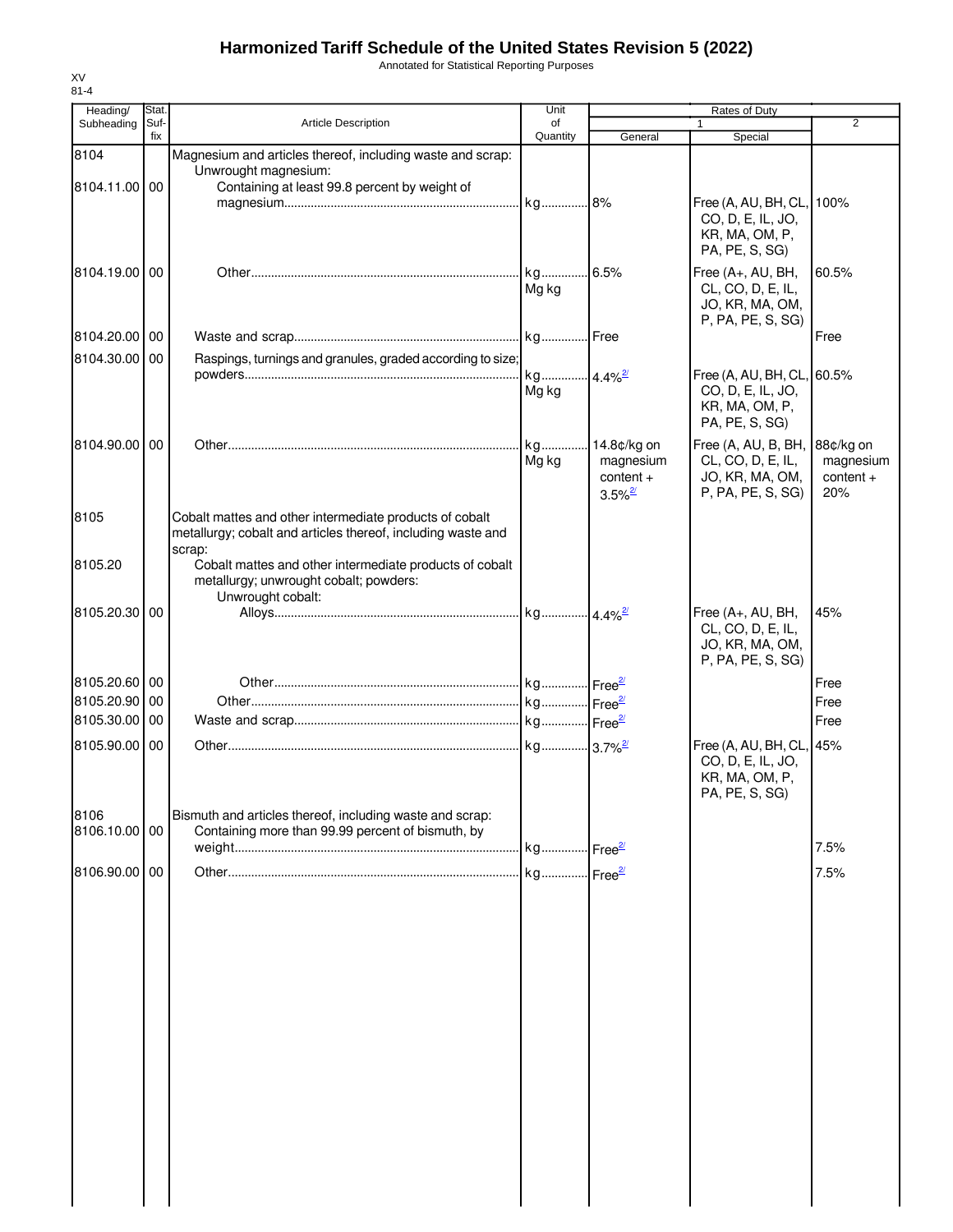Annotated for Statistical Reporting Purposes

| Heading/      | <b>Stat</b> |                                                            | Unit           |                       | <b>Rates of Duty</b>                   |                |
|---------------|-------------|------------------------------------------------------------|----------------|-----------------------|----------------------------------------|----------------|
| Subheading    | Suf-<br>fix | <b>Article Description</b>                                 | of<br>Quantity | General               | 1<br>Special                           | $\overline{2}$ |
| 8108          |             | Titanium and articles thereof, including waste and scrap:  |                |                       |                                        |                |
| 8108.20.00    |             |                                                            |                | $15\%$ <sup>2/</sup>  | Free (A+, AU, BH,                      | 25%            |
|               |             |                                                            |                |                       | CL, CO, D, E, IL,                      |                |
|               |             |                                                            |                |                       | JO, KR, MA, OM,<br>P, PA, PE, S, SG)   |                |
|               | 10          |                                                            |                |                       |                                        |                |
|               |             | Other:                                                     |                |                       |                                        |                |
|               | 15          |                                                            |                |                       |                                        |                |
|               | 30          |                                                            |                |                       |                                        |                |
|               | 95          |                                                            |                |                       |                                        |                |
| 8108.30.00    | 00          |                                                            |                | Free <sup>2/</sup>    |                                        | Free           |
| 8108.90       |             | Other:                                                     |                |                       |                                        |                |
| 8108.90.30    |             |                                                            |                | $5.5\%$ <sup>2/</sup> | Free (A*, AU, BH,                      | 45%            |
|               |             |                                                            |                |                       | CL, CO, D, E, IL,                      |                |
|               |             |                                                            |                |                       | JO, KR, MA, OM,                        |                |
|               | 30          |                                                            |                |                       | P, PA, PE, S, SG)                      |                |
|               | 60          |                                                            |                |                       |                                        |                |
| 8108.90.60    |             |                                                            |                | $15\%$ <sup>2/</sup>  | Free (A*, AU, BH, C, 45%               |                |
|               |             |                                                            |                |                       | CL, CO, D, E, IL,                      |                |
|               |             |                                                            |                |                       | JO, KR, MA, OM,                        |                |
|               |             |                                                            |                |                       | P, PA, PE, S, SG) $^{\frac{3}{2}}$     |                |
|               | 20          |                                                            |                |                       |                                        |                |
|               | 31          |                                                            |                |                       |                                        |                |
|               | 45          |                                                            |                |                       |                                        |                |
|               | 60          |                                                            |                |                       |                                        |                |
|               | 75          |                                                            |                |                       |                                        |                |
| 8109          |             | Zirconium and articles thereof, including waste and scrap: |                |                       |                                        |                |
|               |             | Unwrought zirconium; powders:                              |                |                       |                                        |                |
| 8109.21.00 00 |             | Containing less than 1 part hafnium to 500 parts           |                |                       |                                        |                |
|               |             |                                                            | kg 4.2%        |                       | Free (A+, AU, BH,<br>CL, CO, D, E, IL, | 25%            |
|               |             |                                                            |                |                       | JO, KR, MA, OM,                        |                |
|               |             |                                                            |                |                       | P, PA, PE, S, SG)                      |                |
| 8109.29.00    | 00          |                                                            | kg             | 4.2%                  | Free (A+, AU, BH,                      | 25%            |
|               |             |                                                            |                |                       | CL, CO, D, E, IL,                      |                |
|               |             |                                                            |                |                       | JO, KR, MA, OM,<br>P, PA, PE, S, SG)   |                |
|               |             | Waste and scrap:                                           |                |                       |                                        |                |
| 8109.31.00 00 |             | Containing less than 1 part hafnium to 500 parts           |                |                       |                                        |                |
|               |             |                                                            |                |                       |                                        | Free           |
| 8109.39.00 00 |             |                                                            |                |                       |                                        | Free           |
|               |             | Other:                                                     |                |                       |                                        |                |
| 8109.91.00 00 |             | Containing less than 1 part hafnium to 500 parts           |                |                       | Free (A, AU, BH, CL, 45%               |                |
|               |             |                                                            |                |                       | CO, D, E, IL, JO,                      |                |
|               |             |                                                            |                |                       | KR, MA, OM, P,                         |                |
|               |             |                                                            |                |                       | PA, PE, S, SG)                         |                |
| 8109.99.00 00 |             |                                                            |                |                       | Free (A, AU, BH, CL, 45%               |                |
|               |             |                                                            |                |                       | CO, D, E, IL, JO,                      |                |
|               |             |                                                            |                |                       | KR, MA, OM, P,<br>PA, PE, S, SG)       |                |
|               |             |                                                            |                |                       |                                        |                |
|               |             |                                                            |                |                       |                                        |                |
|               |             |                                                            |                |                       |                                        |                |
|               |             |                                                            |                |                       |                                        |                |
|               |             |                                                            |                |                       |                                        |                |
|               |             |                                                            |                |                       |                                        |                |
|               |             |                                                            |                |                       |                                        |                |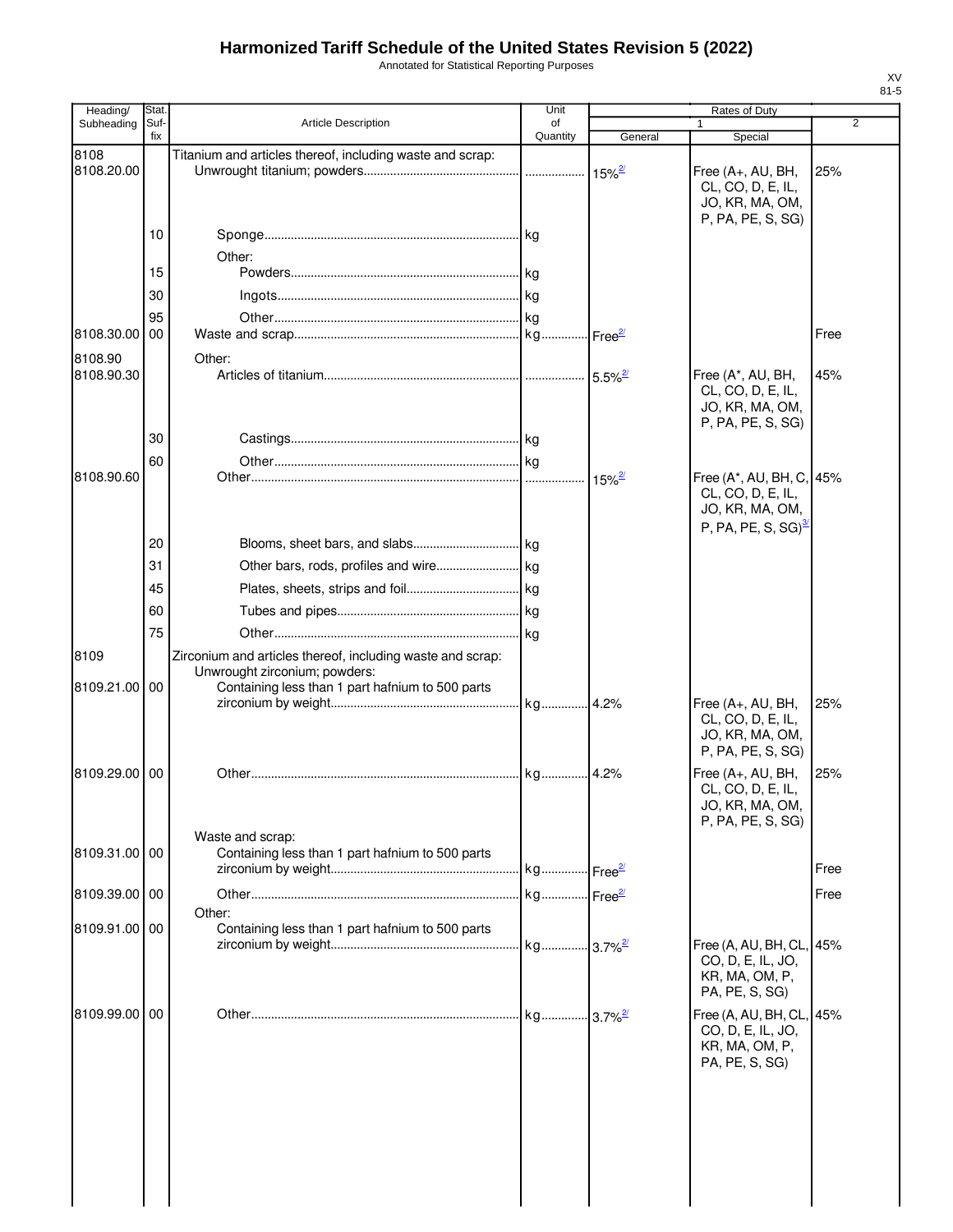Annotated for Statistical Reporting Purposes

| Heading/                 | Stat.       |                                                                                                                                                                                           | Unit           |         | Rates of Duty                                                                     |         |
|--------------------------|-------------|-------------------------------------------------------------------------------------------------------------------------------------------------------------------------------------------|----------------|---------|-----------------------------------------------------------------------------------|---------|
| Subheading               | Suf-<br>fix | <b>Article Description</b>                                                                                                                                                                | of<br>Quantity | General | $\mathbf{1}$<br>Special                                                           | 2       |
| 8110                     |             | Antimony and articles thereof, including waste and scrap:                                                                                                                                 |                |         |                                                                                   |         |
| 8110.10.00 00            |             |                                                                                                                                                                                           |                |         |                                                                                   | 4.4¢/kg |
| 8110.20.00               | 00          |                                                                                                                                                                                           |                |         |                                                                                   | 4.4¢/kg |
| 8110.90.00 00            |             |                                                                                                                                                                                           |                |         |                                                                                   | 4.4¢/kg |
| 8111.00<br>8111.00.30 00 |             | Manganese and articles thereof, including waste and scrap:                                                                                                                                |                |         |                                                                                   | Free    |
| 8111.00.47               | 00          | Other:<br>Unwrought manganese:<br>Flake containing at least 99.5 percent by weight                                                                                                        |                |         | Free (A+, AU, BH,<br>CL, CO, D, E, IL,                                            | 20%     |
|                          |             |                                                                                                                                                                                           |                |         | JO, KR, MA, OM,<br>P, PA, PE, S, SG)                                              |         |
| 8111.00.49               |             |                                                                                                                                                                                           |                | 14%     | Free (A+, AU, BH,<br>CL, CO, E, IL, JO,<br>KR, MA, OM, P,<br>PA, PE, S, SG)       | 20%     |
|                          | 10          | Powder containing at least 99.5 percent by                                                                                                                                                |                |         |                                                                                   |         |
|                          | 90          |                                                                                                                                                                                           |                |         |                                                                                   |         |
| 8111.00.60               | 00          |                                                                                                                                                                                           |                |         | Free (A, AU, BH, CL, 45%<br>CO, D, E, IL, JO,<br>KR, MA, OM, P,<br>PA, PE, S, SG) |         |
| 8112                     |             | Beryllium, chromium, hafnium, rhenium, thallium, cadmium,<br>germanium, vanadium, gallium, indium and niobium<br>(columbium), and articles of these metals, including waste and<br>scrap: |                |         |                                                                                   |         |
| 8112.12.00 00            |             | Beryllium:                                                                                                                                                                                |                |         | Free (A, AU, BH, CL, 25%<br>CO, D, E, IL, JO,<br>KR, MA, OM, P,<br>PA, PE, S, SG) |         |
| 8112.13.00 00            |             |                                                                                                                                                                                           |                |         |                                                                                   | Free    |
| 8112.19.00 00            |             |                                                                                                                                                                                           |                |         | Free (A*, AU, BH,                                                                 | 45%     |
|                          |             | Chromium:                                                                                                                                                                                 |                |         | CL, CO, D, E, IL,<br>JO, KR, MA, OM,<br>P, PA, PE, S, SG)                         |         |
| 8112.21.00 00            |             |                                                                                                                                                                                           | kg             | 3%      | Free (A, AU, BH, CL,<br>CO, D, E, IL, JO,<br>KR, MA, OM, P,<br>PA, PE, S, SG)     | 30%     |
| 8112.22.00 00            |             |                                                                                                                                                                                           |                | Free    |                                                                                   | Free    |
| 8112.29.00 00            |             |                                                                                                                                                                                           |                |         | Free (A, AU, BH, CL,<br>CO, D, E, IL, JO,<br>KR, MA, OM, P,<br>PA, PE, S, SG)     | 30%     |
|                          |             |                                                                                                                                                                                           |                |         |                                                                                   |         |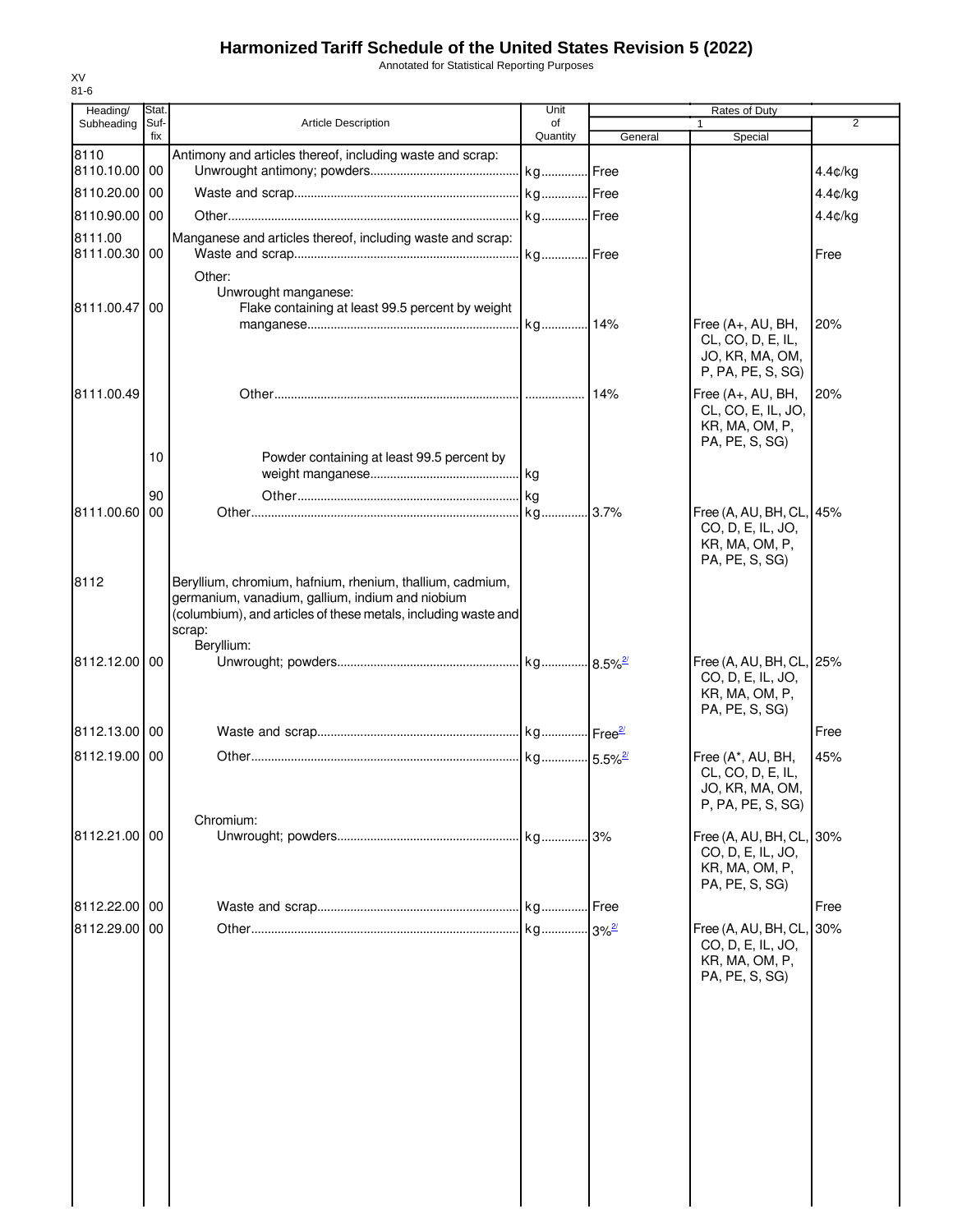Annotated for Statistical Reporting Purposes

| Heading/                 | Stat.       |                                                                                                                                                                                                              | Unit           |         | Rates of Duty                                                                     |                |
|--------------------------|-------------|--------------------------------------------------------------------------------------------------------------------------------------------------------------------------------------------------------------|----------------|---------|-----------------------------------------------------------------------------------|----------------|
| Subheading               | Suf-<br>fix | Article Description                                                                                                                                                                                          | οf<br>Quantity | General | $\mathbf{1}$<br>Special                                                           | $\overline{2}$ |
| 8112 (con.)              |             | Beryllium, chromium, hafnium, rhenium, thallium, cadmium,<br>germanium, vanadium, gallium, indium and niobium<br>(columbium), and articles of these metals, including waste and<br>scrap: (con.)<br>Hafnium: |                |         |                                                                                   |                |
| 8112.31.00 00            |             |                                                                                                                                                                                                              |                |         |                                                                                   | 25%            |
| 8112.39.00 00            |             | Rhenium:                                                                                                                                                                                                     |                |         | Free (A, AU, BH, CL, 45%<br>CO, D, E, IL, JO,<br>KR, MA, OM, P,<br>PA, PE, S, SG) |                |
| 8112.41<br>8112.41.10 00 |             | Unwrought; waste and scrap; powders:                                                                                                                                                                         |                |         |                                                                                   | Free           |
| 8112.41.50 00            |             |                                                                                                                                                                                                              |                |         | Free (A, AU, BH, CL, 25%                                                          |                |
| 8112.49.00 00            |             |                                                                                                                                                                                                              |                |         | CO, D, E, IL, JO,<br>KR, MA, OM, P,<br>PA, PE, S, SG)<br>Free (A, AU, BH, CL, 45% |                |
|                          |             | Thallium:                                                                                                                                                                                                    |                |         | CO, D, E, IL, JO,<br>KR, MA, OM, P,<br>PA, PE, S, SG)                             |                |
| 8112.51.00 00            |             |                                                                                                                                                                                                              |                |         | Free (A+, AU, BH,<br>CL, CO, D, E, IL,<br>JO, KR, MA, OM,<br>P, PA, PE, S, SG)    | 25%            |
| 8112.52.00 00            |             |                                                                                                                                                                                                              |                |         |                                                                                   | Free           |
| 8112.59.00 00            |             |                                                                                                                                                                                                              |                |         | Free (A, AU, BH, CL, 25%<br>CO, D, E, IL, JO,<br>KR, MA, OM, P,<br>PA, PE, S, SG) |                |
| 8112.61.00               | 00          | Cadmium:                                                                                                                                                                                                     |                |         |                                                                                   | 33¢/kg         |
| 8112.69<br>8112.69.10    | 00          | Other:                                                                                                                                                                                                       |                |         |                                                                                   | 33¢/kg         |
| 8112.69.90 00            |             |                                                                                                                                                                                                              |                |         | Free (A, AU, BH, CL, 45%<br>CO, D, E, IL, JO,<br>KR, MA, OM, P,<br>PA, PE, S, SG) |                |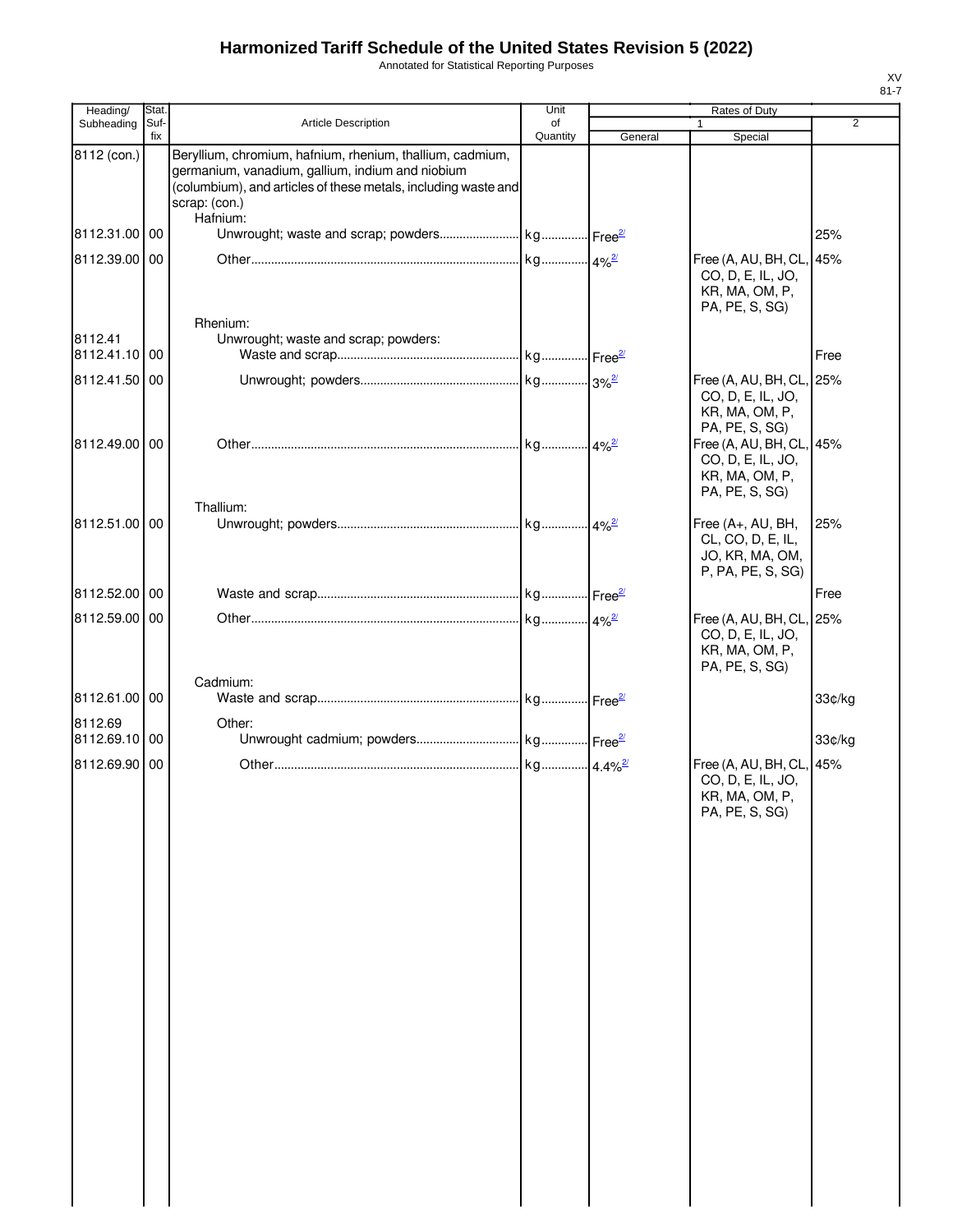Annotated for Statistical Reporting Purposes

| Heading/                 | Stat.       |                                                                                                                                                                                                            | Unit                  |                         | Rates of Duty                                                                     |                |
|--------------------------|-------------|------------------------------------------------------------------------------------------------------------------------------------------------------------------------------------------------------------|-----------------------|-------------------------|-----------------------------------------------------------------------------------|----------------|
| Subheading               | Suf-<br>fix | <b>Article Description</b>                                                                                                                                                                                 | of<br>Quantity        | General                 | Special                                                                           | $\overline{2}$ |
| 8112 (con.)              |             | Beryllium, chromium, hafnium, rhenium, thallium, cadmium,<br>germanium, vanadium, gallium, indium and niobium<br>(columbium), and articles of these metals, including waste and<br>scrap: (con.)<br>Other: |                       |                         |                                                                                   |                |
| 8112.92<br>8112.92.07 00 |             | Unwrought; waste and scrap; powders:                                                                                                                                                                       |                       |                         |                                                                                   | Free           |
| 8112.92.10 00            |             | Other:                                                                                                                                                                                                     |                       |                         | Free (A, AU, BH, CL, 25%<br>CO, D, E, IL, JO,<br>KR, MA, OM, P,<br>PA, PE, S, SG) |                |
| 8112.92.30 00            |             |                                                                                                                                                                                                            |                       |                         |                                                                                   | 25%            |
| 8112.92.40 00            |             |                                                                                                                                                                                                            |                       |                         | Free (A+, AU, BH,<br>CL, CO, D, E, IL,<br>JO, KR, MA, OM,<br>P, PA, PE, S, SG)    | 25%            |
| 8112.92.60 00            |             | Germanium:                                                                                                                                                                                                 |                       |                         | Free (A, AU, BH, CL, 25%<br>CO, D, E, IL, JO,<br>KR, MA, OM, P,<br>PA, PE, S, SG) |                |
| 8112.92.65 00            |             |                                                                                                                                                                                                            | kg 4.4% <sup>2/</sup> |                         | Free (A, AU, BH, CL, 45%<br>CO, D, E, IL, JO,<br>KR, MA, OM, P,<br>PA, PE, S, SG) |                |
| 8112.92.70 00            |             |                                                                                                                                                                                                            | kg<br>V kg            | $12\%$ <sup>2/</sup>    | Free (A+, AU, BH,<br>CL, CO, D, E, IL,<br>JO, KR, MA, OM,<br>P, PA, PE, S, SG)    | 25%            |
| 8112.99<br>8112.99.10 00 |             | Other:                                                                                                                                                                                                     |                       |                         | Free (A, AU, BH, CL, 45%<br>CO, D, E, IL, JO,<br>KR, MA, OM, P,<br>PA, PE, S, SG) |                |
| 8112.99.20 00            |             |                                                                                                                                                                                                            | kg<br>V kg            | $12\%^{2}$              | Free (A+, AU, BH,<br>CL, CO, D, E, IL,<br>JO, KR, MA, OM,<br>P, PA, PE, S, SG)    | 25%            |
| 8112.99.91 00            |             |                                                                                                                                                                                                            | . kg 4% <sup>2/</sup> |                         | Free (A, AU, BH, CL, 45%<br>CO, D, E, IL, JO,<br>KR, MA, OM, P,<br>PA, PE, S, SG) |                |
|                          |             | 8113.00.00   00   Cermets and articles thereof, including waste and scrap kg                                                                                                                               |                       | $.13.7\%$ <sup>2/</sup> | Free (A, AU, BH, CL, 45%<br>CO, D, E, IL, JO,<br>KR, MA, OM, P,<br>PA, PE, S, SG) |                |